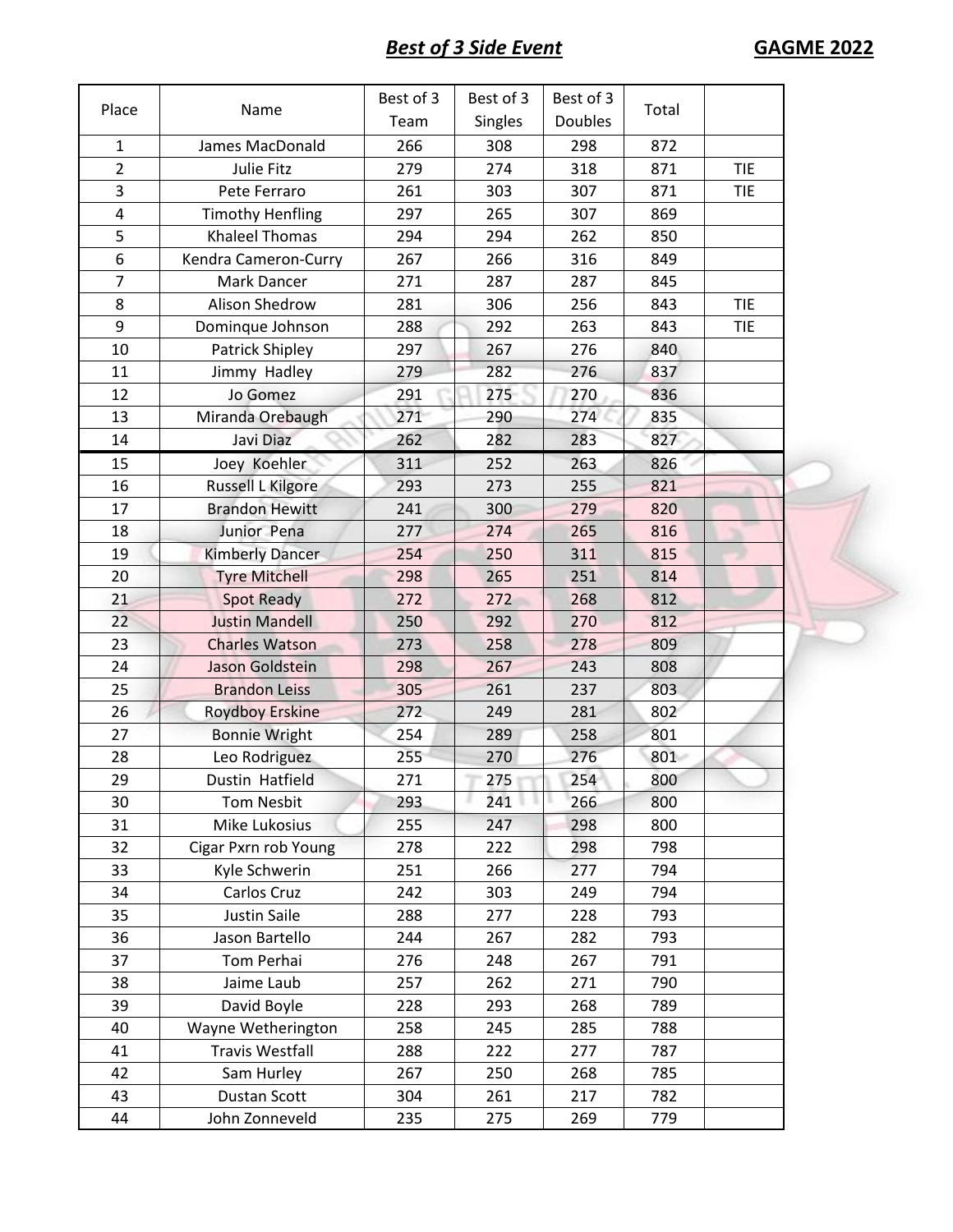**Best of 3 Side Event GAGME 2022** 

| 45 | Ricardo Dalby           | 276 | 235 | 268 | 779 |  |
|----|-------------------------|-----|-----|-----|-----|--|
| 46 | <b>Andrew Brooks</b>    | 260 | 245 | 274 | 779 |  |
| 47 | Greg Blankenship        | 246 | 276 | 256 | 778 |  |
| 48 | Jay Ingram              | 261 | 267 | 248 | 776 |  |
| 49 | Angela Moss             | 238 | 244 | 293 | 775 |  |
| 50 | Peter Hernandez         | 252 | 285 | 237 | 774 |  |
| 51 | Danielle Carr           | 266 | 244 | 263 | 773 |  |
| 52 | <b>Rusty Marquez</b>    | 247 | 280 | 245 | 772 |  |
| 53 | <b>Buddy Mangus</b>     | 279 | 244 | 248 | 771 |  |
| 54 | <b>Kristy Bailey</b>    | 243 | 265 | 263 | 771 |  |
| 55 | Bryon Turner            | 246 | 303 | 222 | 771 |  |
| 56 | Kimberly Delcambre      | 268 | 245 | 256 | 769 |  |
| 57 | Johnson Chan            | 265 | 258 | 246 | 769 |  |
| 58 | Donny Hubbard           | 266 | 267 | 236 | 769 |  |
| 59 | Michelle Serowchak      | 247 | 261 | 259 | 767 |  |
| 60 | Latanya Thompson        | 255 | 268 | 242 | 765 |  |
| 61 | Merri Wedemeyer         | 269 | 256 | 239 | 764 |  |
| 62 | <b>Michael Politt</b>   | 245 | 238 | 280 | 763 |  |
| 63 | <b>Barbie Alford</b>    | 232 | 280 | 250 | 762 |  |
| 64 | <b>Richard Bessette</b> | 247 | 247 | 267 | 761 |  |
| 65 | Jason Hansen            | 270 | 253 | 237 | 760 |  |
| 66 | Niko Rivera             | 250 | 239 | 271 | 760 |  |
| 67 | <b>Daryl Russell</b>    | 242 | 260 | 257 | 759 |  |
| 68 | Sean Gillespie          | 248 | 235 | 276 | 759 |  |
| 69 | Jason West              | 266 | 248 | 244 | 758 |  |
| 70 | Jeff Vandenberg         | 249 | 279 | 230 | 758 |  |
| 71 | Geno Aragona            | 253 | 260 | 243 | 756 |  |
| 72 | Ramos Williams          | 266 | 243 | 247 | 756 |  |
| 73 | <b>Brian Wald</b>       | 276 | 261 | 217 | 754 |  |
| 74 | Larry Stephens          | 259 | 249 | 246 | 754 |  |
| 75 | Reynaldo Rodriguez      | 254 | 260 | 240 | 754 |  |
| 76 | Justin Gibbons          | 233 | 260 | 259 | 752 |  |
| 77 | Sean Riccardi           | 269 | 226 | 256 | 751 |  |
| 78 | Alyssa Ferraro          | 255 | 257 | 238 | 750 |  |
| 79 | <b>Brooke Raimond</b>   | 252 | 253 | 244 | 749 |  |
| 80 | Melissa Riccardi        | 251 | 248 | 250 | 749 |  |
| 81 | Matt Tombillo           | 251 | 271 | 224 | 746 |  |
| 82 | Ollie Garcia            | 259 | 235 | 252 | 746 |  |
| 83 | Kristen Morin           | 246 | 248 | 251 | 745 |  |
| 84 | Chuck Schwerin          | 244 | 221 | 278 | 743 |  |
| 85 | <b>Garrett Simmons</b>  | 263 | 238 | 241 | 742 |  |
| 86 | <b>Ellyse Brent</b>     | 277 | 242 | 223 | 742 |  |
| 87 | <b>Tommy Guy</b>        | 285 | 228 | 228 | 741 |  |
| 88 | Sean Connolly           | 233 | 254 | 254 | 741 |  |
| 89 | Courtney Dornheim       | 263 | 237 | 240 | 740 |  |
| 90 | Rob Lyon                | 261 | 257 | 221 | 739 |  |
| 91 | Eric Carson             | 248 | 236 | 255 | 739 |  |
|    |                         |     |     |     |     |  |